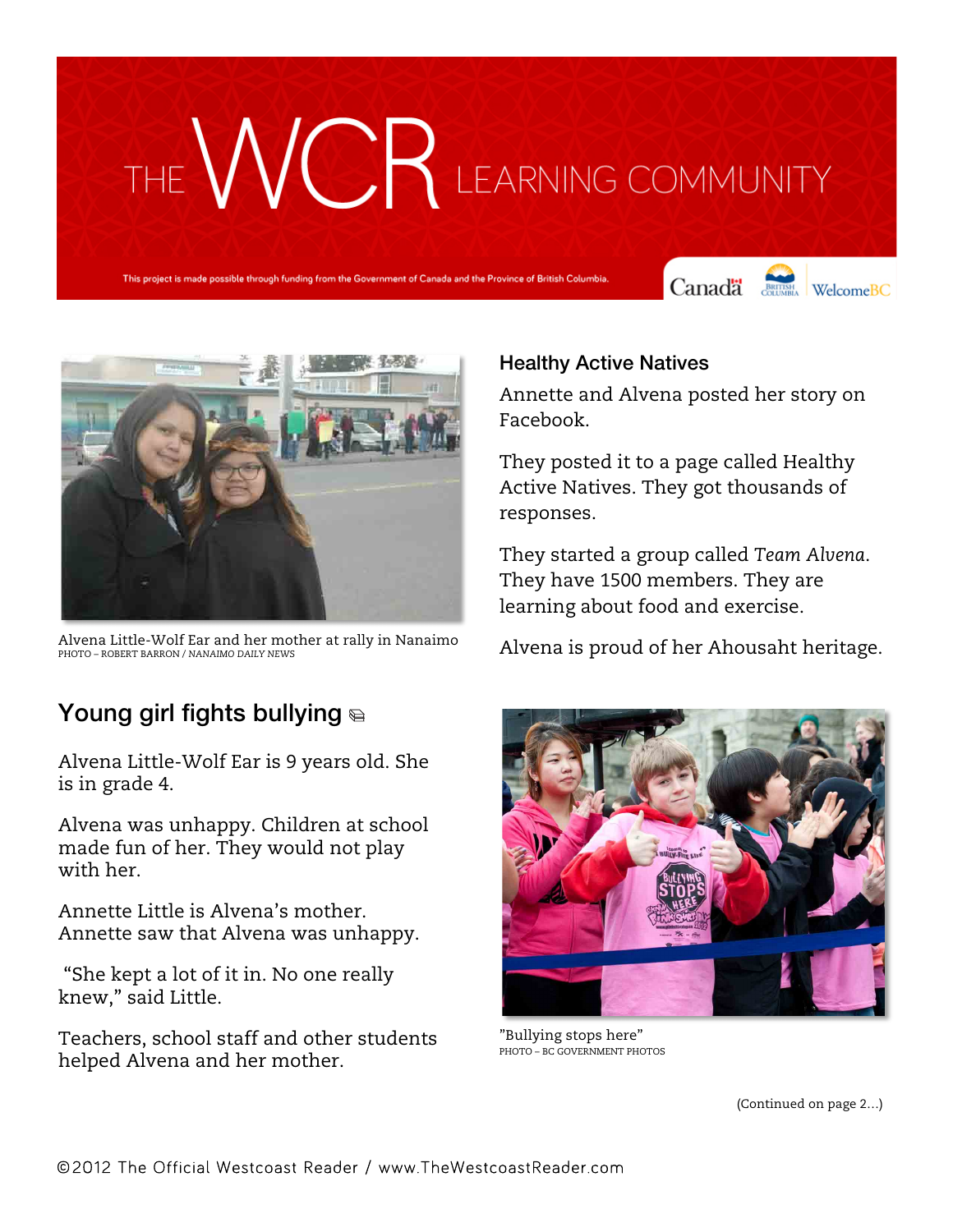## THE WCR LEARNING COMMUNITY

(…Continued from page 1)



Premier Clark at Pink Shirt Day event, Point Grey Secondary School PHOTO – BC GOVERNMENT PHOTOS

### Links

Go to *The Westcoast Reader* website for links to more information and videos.

*www.thewestcoastreader.com*

### Pink Shirt Day, February 26

Do you want to stop bullying?

Let everyone know. Wear pink on February 26.

Adapted from *The Province* and the *Nanaimo Daily News*



ERASE bullying T-shirt PHOTO – BC GOVERNMENT PHOTOS

(Continued on page 3…)